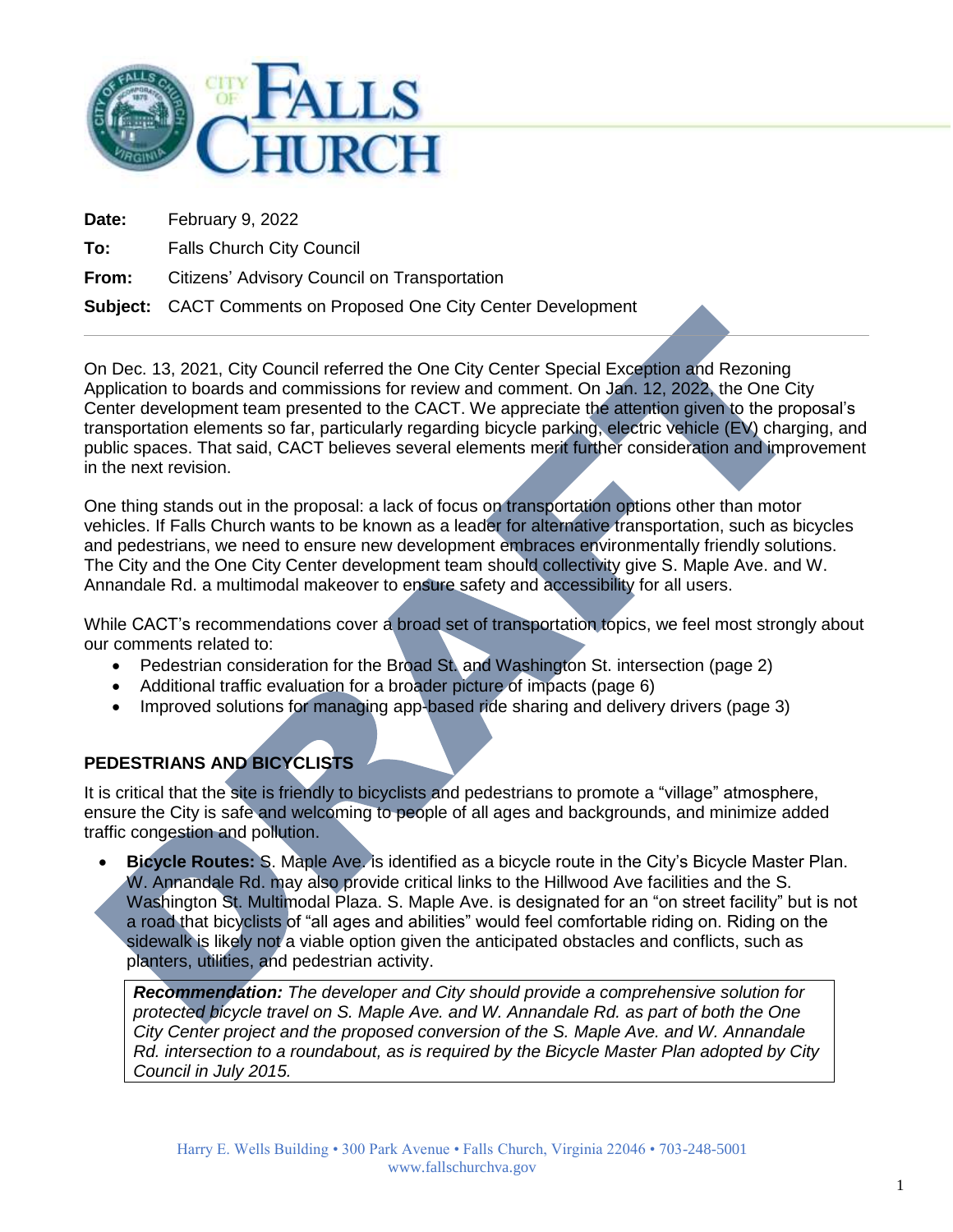**Path through City Center Park:** As part of City Center Park design, consideration should be given to how pedestrians and bicycle users would most likely prefer to transit through the park, in addition to consideration given to how visitors may like to dwell in the park.

*Recommendation: The developer should implement a shared use path along the southern edge of the part as a "cut-through" connection for pedestrians and cyclists from S. Maple Ave. to W. Annandale Rd.*

 **Path from S. Maple Ave. to the Woonerf:** The path proposed through the building from S. Maple Ave. to the Woonerf seemed a bit of an afterthought. It is circuitous and transitions through multiple parts of the building. Understanding that there is an elevation difference that must be overcome, consideration for improving this path should be made.

*Recommendation: The developer should make the path through the building from S. Maple Ave. to the Woonerf as bright, open, accessible, welcoming, dedicated, and direct as possible to encourage its use and improve non-motorized connectivity.*

 **Sidewalk Space:** Despite a code exception request for building height, the sidewalk width remains 20 feet on W. Broad St. and S. Washington St., with slightly narrower widths on S. Maple Ave. and W. Annandale Rd. That space will need to be shared by outdoor seating, bus shelters, bicycle parking, trash receptacles, benches, tree planters, streetlights, and outdoor seating. Similar widths exist in Falls Church City (301 W. Broad St) and provide good flow when not encumbered by obstacles from two sides.

*Recommendation: The developer should provide open pedestrian space of at least 13 feet after accounting for outdoor dining seating and other obstacles alongside the buildings, particularly for W. Broad St. and S. Washington St. Utility boxes should be undergrounded or grouped to provide pedestrians as straight and clear a path as possible.*

 **Broad St. and Washington St. Crossing:** The developer has provided significant detail on plans to address motor vehicle movement through this intersection. However, pedestrian and bicycle safety are not as clearly addressed. With a collective 10 lanes of vehicle traffic entering the intersection, this is a large and intimidating intersection for pedestrians and bicyclists. This area will see more non-motorized traffic due to the large number of restaurants and other destinations of interest in the area. With the approved Broad and Washington project soon to come in addition to a potential One City Center, that activity will only increase.

*Recommendation: We recommend the developer assess expected pedestrian and bicycle crossing movements and identify how the recommended design will improve flow and reduce the likelihood/severity of injuries at the intersection. As an output of this assessment, the developer should provide a Level of Service analysis for pedestrians similar to the analysis provided for motor vehicles. The assessment should include an analysis of a pedestrian scramble (aka [Barnes Dance\)](https://www.youtube.com/watch?v=_SreZEWDypU&ab_channel=DDOTCommunications) at the intersection at peak times of non-motorized activity and a review of whether to restrict right-turns-on-red.*

*The City should coordinate and harmonize intersection design with the Broad and Washington developers as well to ensure a consistent design with sturdy materials that will withstand snowplows.*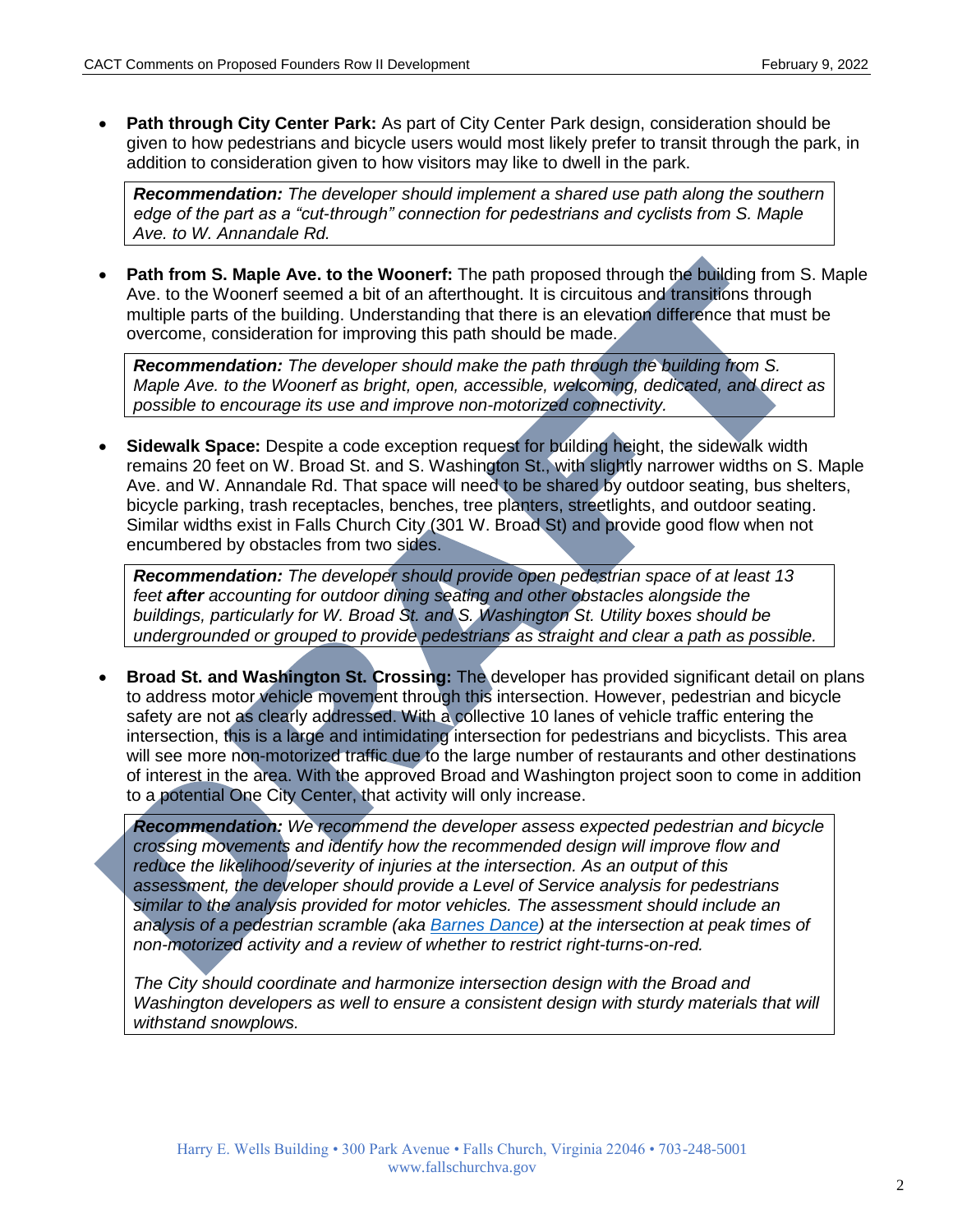*B***icycle and Scooter Share Solutions:** With the desire of Falls Church City to encourage environmentally friendly transportation, it is important to provide support for transportation sharing programs. Capital Bikeshare and scooter/bicycle sharing programs are prevalent in Northern Virginia with current or future presence in Falls Church City.

*Recommendation: We recommend the developer identify designated locations for bicycle parking, and staging areas for shared scooter and undocked bicycle services. These locations should be convenient to exterior retail entrances and for building tenants and not obstruct pedestrian, bicycle, or vehicle travel.*

 **Bicycle and Pedestrian Safety:** The potential always exists for wrecks and unsafe behavior by motor vehicles that can injure or kill unprotected pedestrians or bicyclists. The plans for One City Center do not describe details that mitigate these risks.

*Recommendation: We recommend the developer incorporate unobtrusive solutions into the design that add protection for outdoor seating, pedestrians, and bicyclists. These solutions could be in the form of attractive multi-purpose physical barriers, trees, elevation changes, or bike lane dividers.*

### **PUBLIC TRANSPORTATION**

 **Employee Transit:** The application does not describe public transportation options beyond bus stops and distance to Metro. With the development's anticipated restaurants and retail tenants and the recent trends in staffing shortages, convenient employee access is required so commercial tenants can hire as needed.

*Recommendation: We ask that the developer or City staff describe the expected transportation and parking options for employees.*

## **MOTOR VEHICLES**

Recent changes in consumer behavior, historical experience and expected uses should be considered in providing:

• Vehicle Travel from the Woonerf to Washington St.: The travel route from the garage entrance at the end of the Woonerf is large and inviting but it is still entering a garage area that does not inherently show itself as a through route. We are concerned that drivers will not know that they can exit on Washington St. However, this route should not be so efficient for motor vehicle drivers to want to use it as a quick cut-through to head south on Washington to avoid congestion around Broad and Washington.

*Recommendation: The developer should make travel route through the garage obvious and differentiated from the rest of the parking garage. This could include higher ceilings, enhanced lighting, brighter colors and easy to navigate lanes. The through travel route should accommodate delivery vehicles. One suggestion is to make the travel route more of an interior extension of the Woonerf through the building.*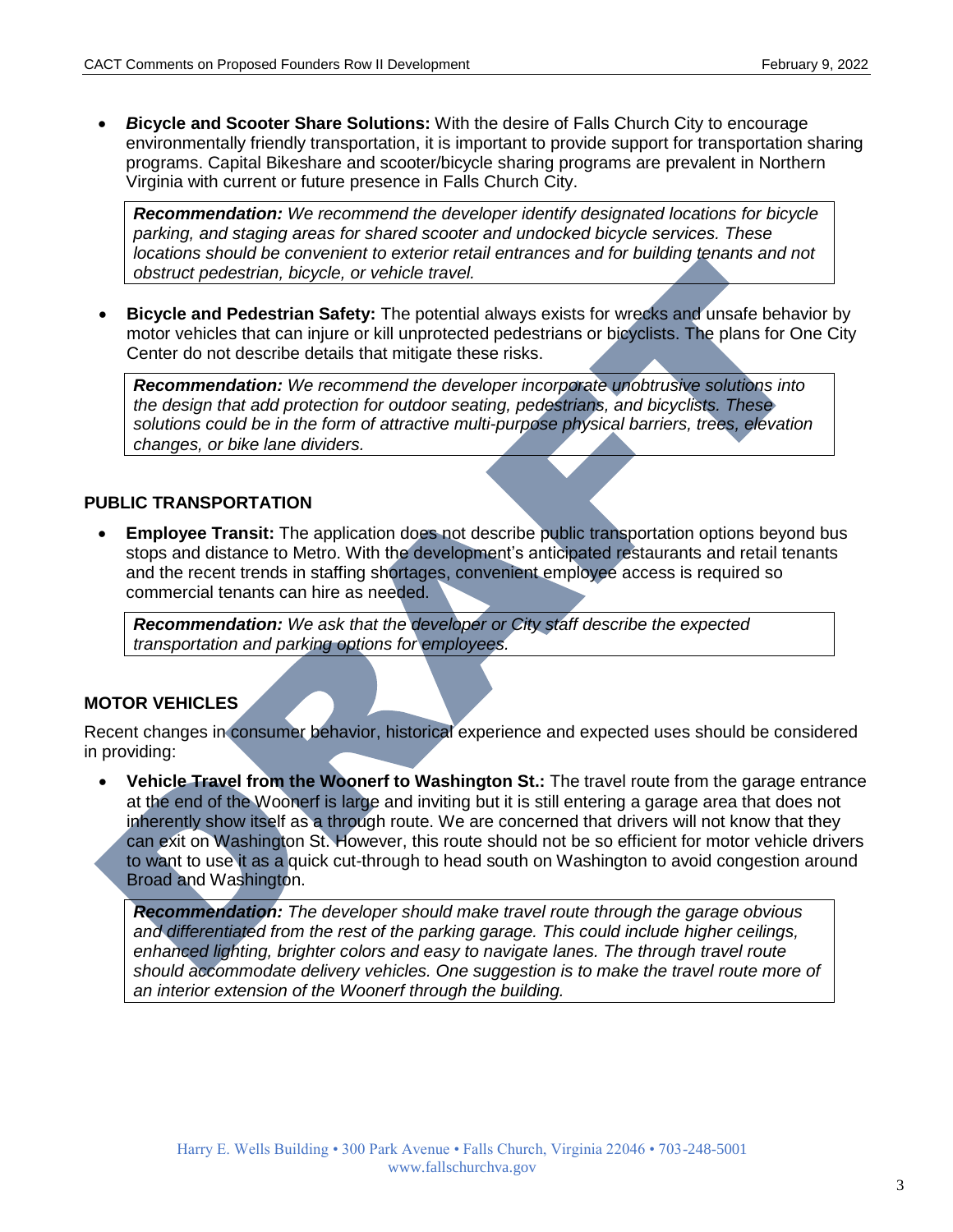

*An inviting through travel path will also improve the utilization potential of interior spaces for delivery and ride-sharing services.*

 **Vehicle U-Turns in the Woonerf:** The Woonerf will attract short duration usage by vehicles which will be further encouraged by parking limitations. Unless they are dissuaded through design choices, drivers may consider making U-turns within the Woonerf instead of travelling through the garage. We believe this increases the risk of injuries to bicyclists, pedestrians, and other drivers.

*Recommendation: The developer should ensure that there are physical dividers within the Woonerf that block vehicles from making U-turns. These do not need to be large and could be as simple as a raised divider.*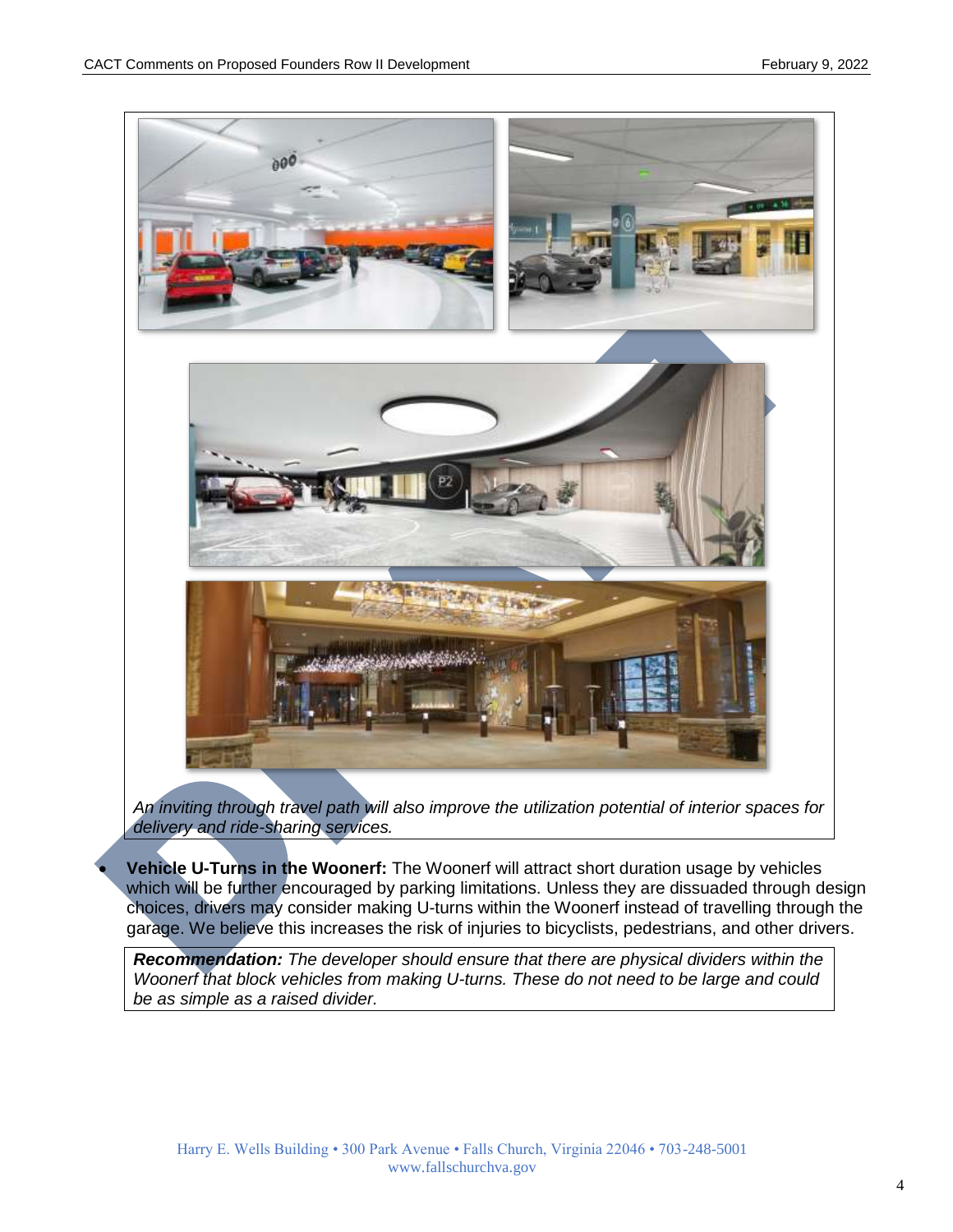**Restaurant Delivery Services:** Delivery services have become increasingly popular during the pandemic. The plans do not appear to provide for a dedicated space for delivery drivers to pick up food. It seems unlikely that most drivers would want to enter a garage even with reserved spaces, but at minimum areas should be well-signed and coordinated with major ride-sharing apps.

*Recommendation: While we appreciate the reserved spaces, we recommend the developer provide a location for delivery drivers that does not impact traffic on Broad St. and Washington St. and will have a high likelihood of use by drivers without requiring increased police enforcement.*

*We also recommend that the developer investigate if the delivery service systems can direct drivers to the appropriate locations.*

 **Ride Share Services:** Ride share services such as Uber and Lyft have become increasingly popular. The plans do not appear to provide for a space for these drivers to pick up and drop off passengers without adding congestion on W. Broad St. or Washington St. It seems unlikely that drivers would want to enter a garage, nor will they be directed to do so by the ride share applications. Riders are unlikely to designate the interior of the garage when requesting a pickup.

*Recommendation: We recommend the developer provide a location for ride share drivers to pick-up or drop-off passengers that does not impact traffic on Broad St. or Washington St. and will have a high likelihood of use by drivers without increased police enforcement.*

*We suggest the city investigate the possibility of a designated ride share location within the parking lot on the northwest corner of W. Annandale Rd. and S. Maple St. While we understand that this location is outside the boundaries of One City Center, we believe the*  existing parking lot is underutilized and this would be an opportunity for the current owner *to generate goodwill with the City.*

*We also recommend that the developer investigate if major ride-share systems can direct drivers to designated pick-up and drop-off locations.*

 **Area Traffic Studies:** The traffic study only addresses motor vehicles on streets immediately surrounding the project without an analysis of impacts along travel routes elsewhere in the City. We are concerned that the impacts on alternate transportation methods and further from the development are not being considered. A potential increase in drivers trying to avoid the Broad and Washington intersection by cutting through residential neighborhoods and streets where pedestrian and bicycle use is encouraged is especially concerning.

*Recommendation: We recommend the developer expand the traffic study scope to include impacts on bypass traffic and what will be needed to counter any increase. This may include funding additional traffic calming measures. There also needs to be more analysis of the traffic effect of other situations such as Woonerf events or vehicle wrecks at Broad and Washington.*

*Other areas of concern we would like addressed are the potential impacts of the Broad Street HAWK signal as it relates to backing up traffic into the adjacent intersections and the potential impact of the* [bus rapid transit](https://novatransit.org/resources-3/) *proposal restricting the Broad St. curb lanes to buses or right turn traffic only.*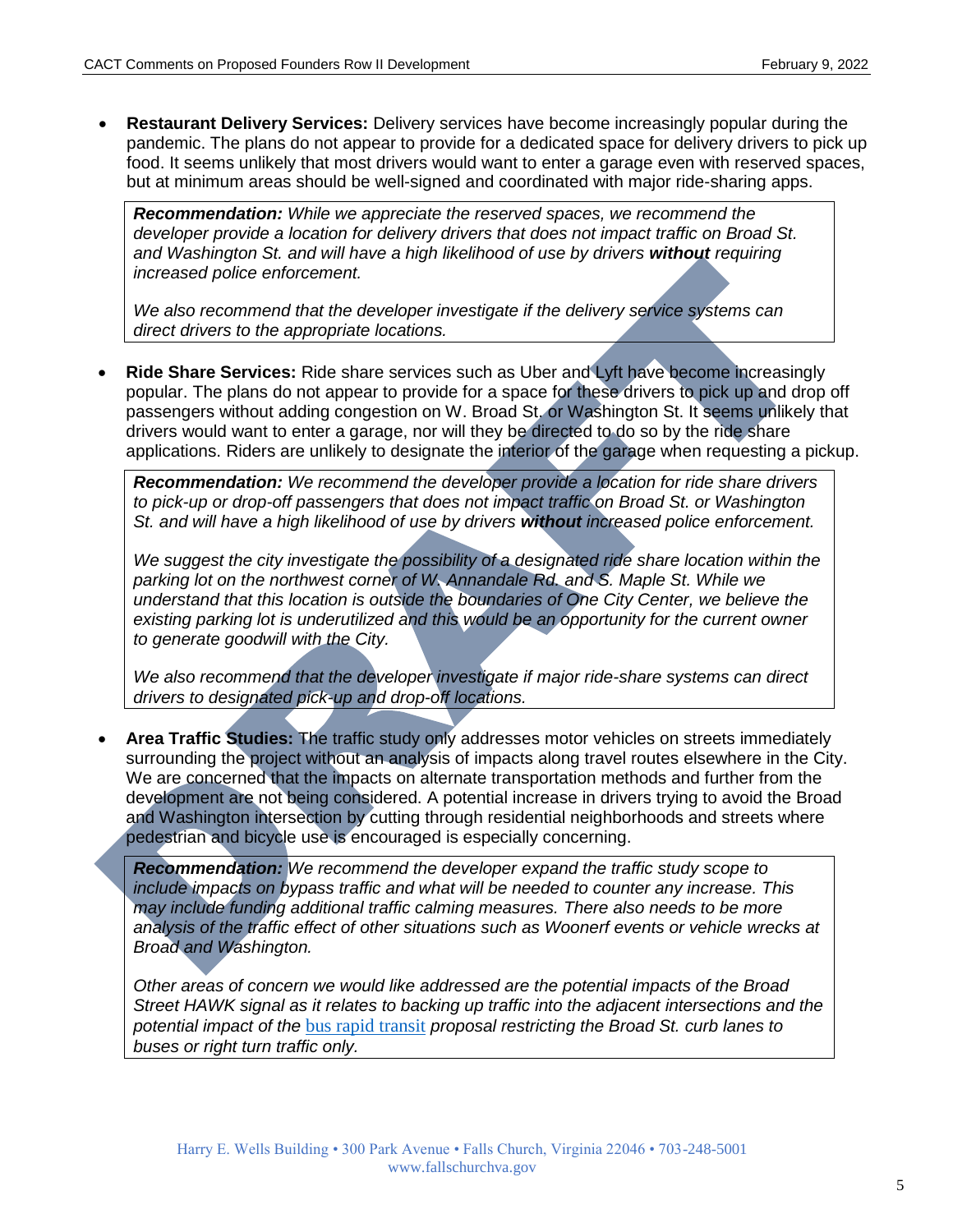

### **PARKING**

 **EV Chargers:** We applaud that 5 percent of the parking spaces will be immediately equipped with EV chargers. But if automobiles are to be fully decarbonized by 2050, approximately 50 percent of the car parking will need to be electric by the mid 2030s.

*Recommendation: We encourage the developer to install conduit to allow expanded future EV charging in more than 50 percent, and preferably 100 percent, of parking spaces during the initial build. The majority of these should be for the residential and business employees since we believe this will have a greater impact on EV adoption and commuter use than electrifying retail parking spaces.*

We further recommend the developer identify what would be required in the next 10 years *to electrify the remaining parking spaces. This can include options for commercial chargers for retail spaces and resident installed equipment.*

 **Smart Parking Technology:** With a garage of the height and size proposed for One City Center, finding available parking can become a challenge for drivers. Smart parking systems, such as available space counters by floor and red/green lights over available/unavailable parking spaces can help users find a space quickly with the environmental benefit of reducing idling/circulation time.

*Recommendation: We recommend the developer consider installing a smart parking system, particularly in the public areas of the garage, to improve customer experience and reduce circulation time. Any system selection should include consideration of long-term performance and accuracy.*